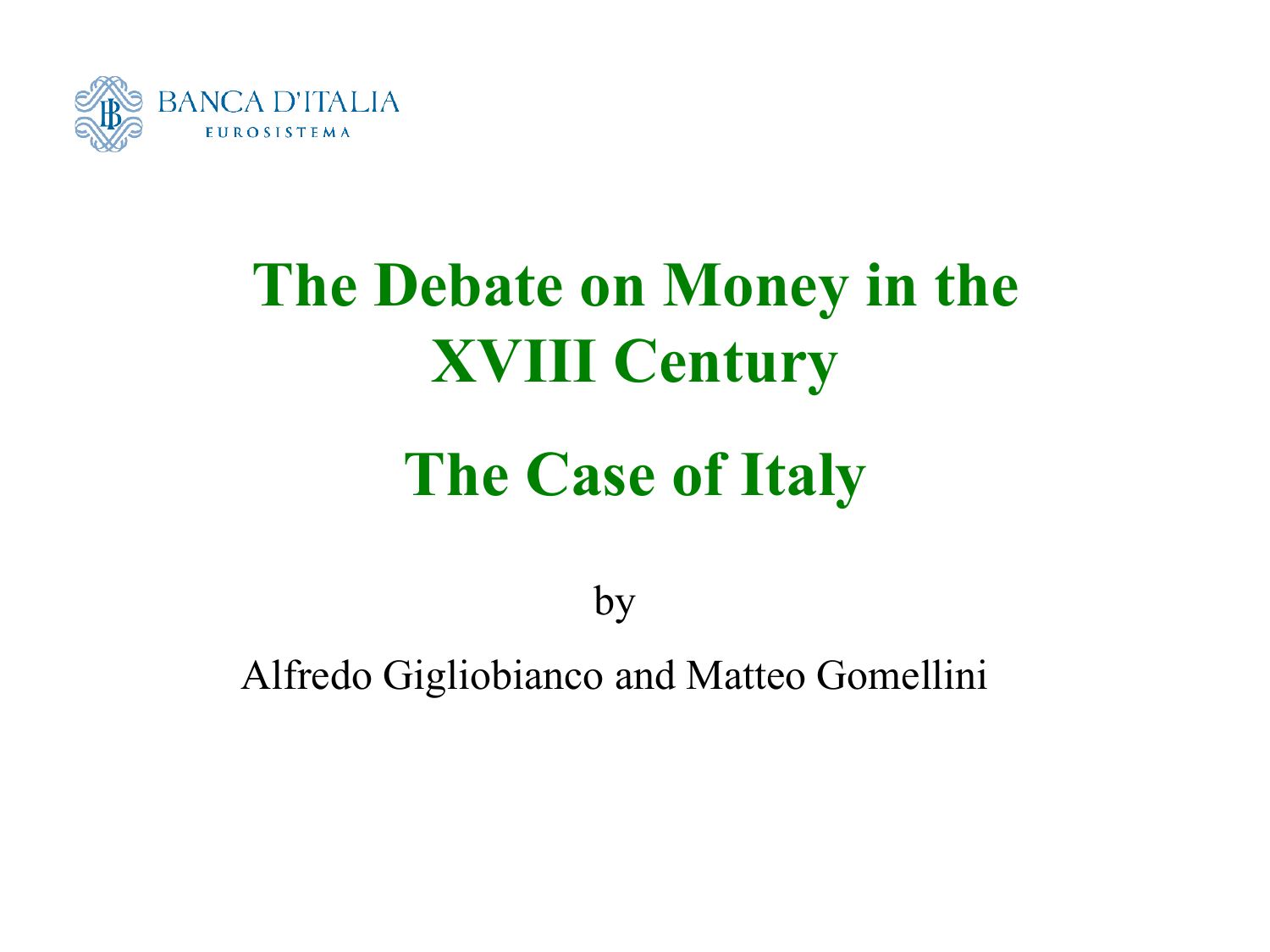## Introduction

- This work reviews the lively debate on monetary issues that took place in Eighteenth Century Italy.
- The plethora of new coinages, widespread coin clipping and tinkering with the value of money: all resulted in a confused monetary landscape which hindered the development of trade.
- Monetary reform (i.e. stability of money) was considered by most scholars a remedy to the *monetary Babel* that had grown up over time.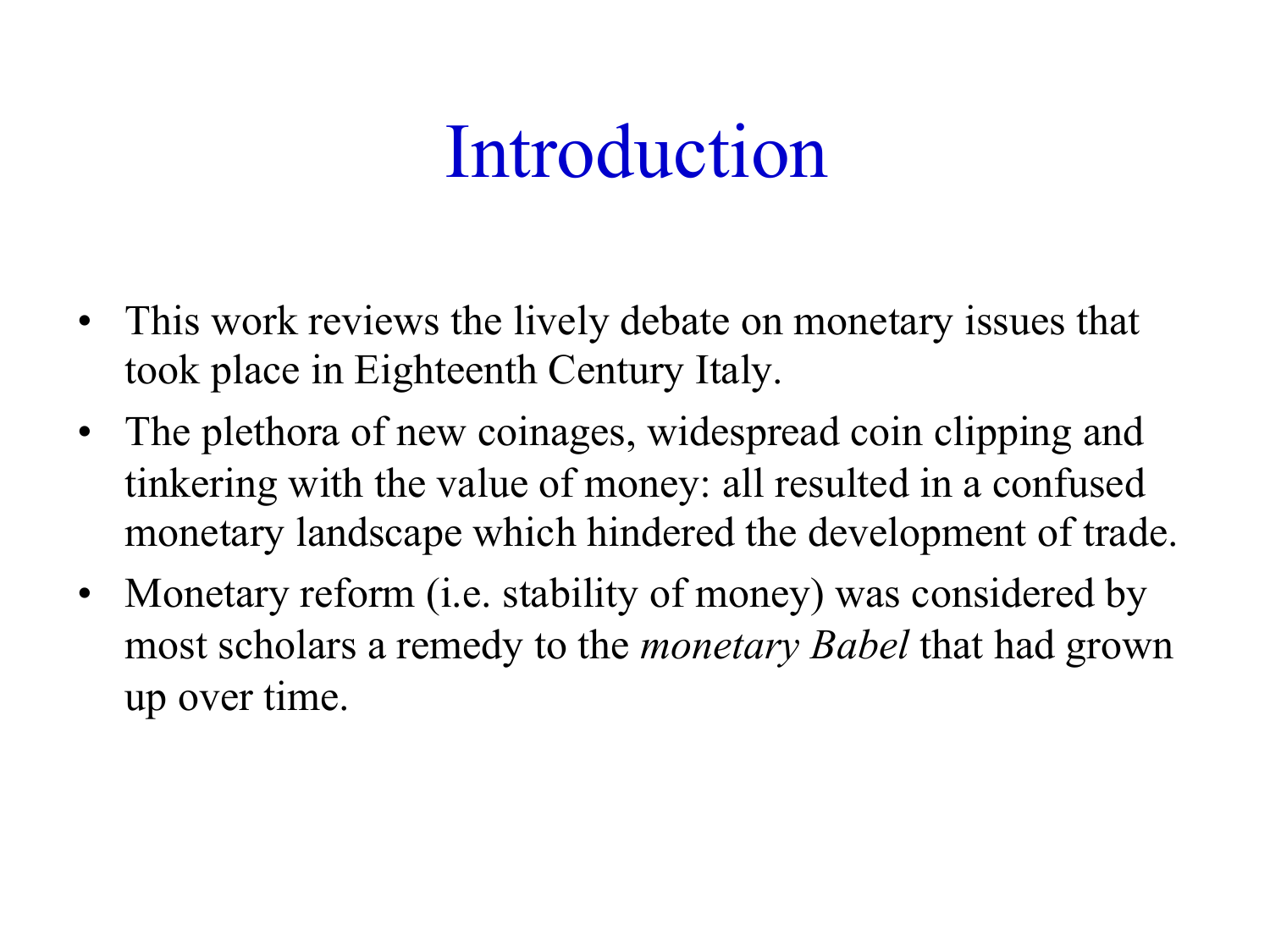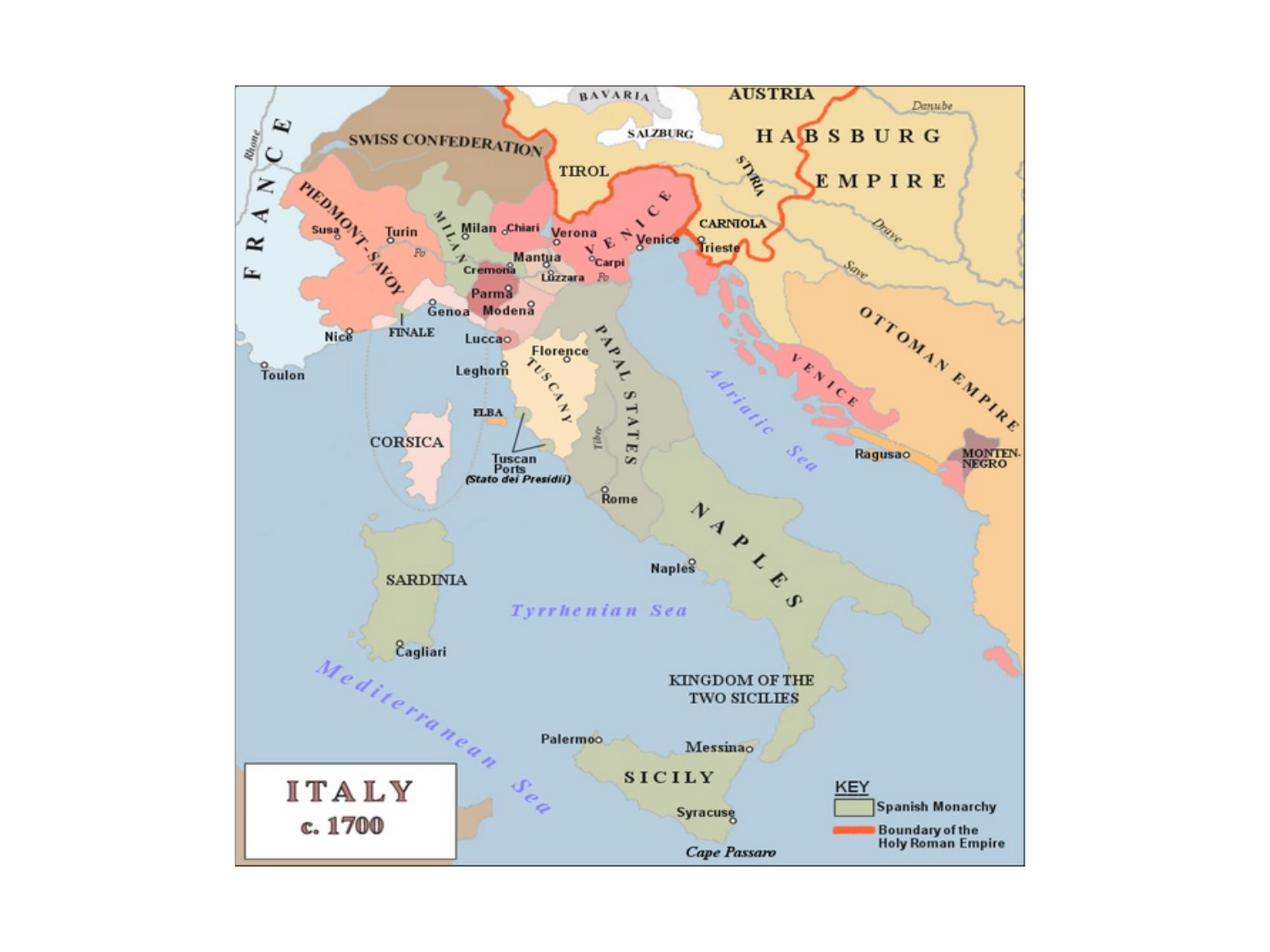#### Alzamento

- One of the most discussed topics was *alzamento*; it consisted in "raising" the face value of the coinage (vis-a-vis some ideal or effective currency), without increasing its gold or silver content .
- It is basically equivalent to a debasement i.e. the reduction of the specie content of the currency.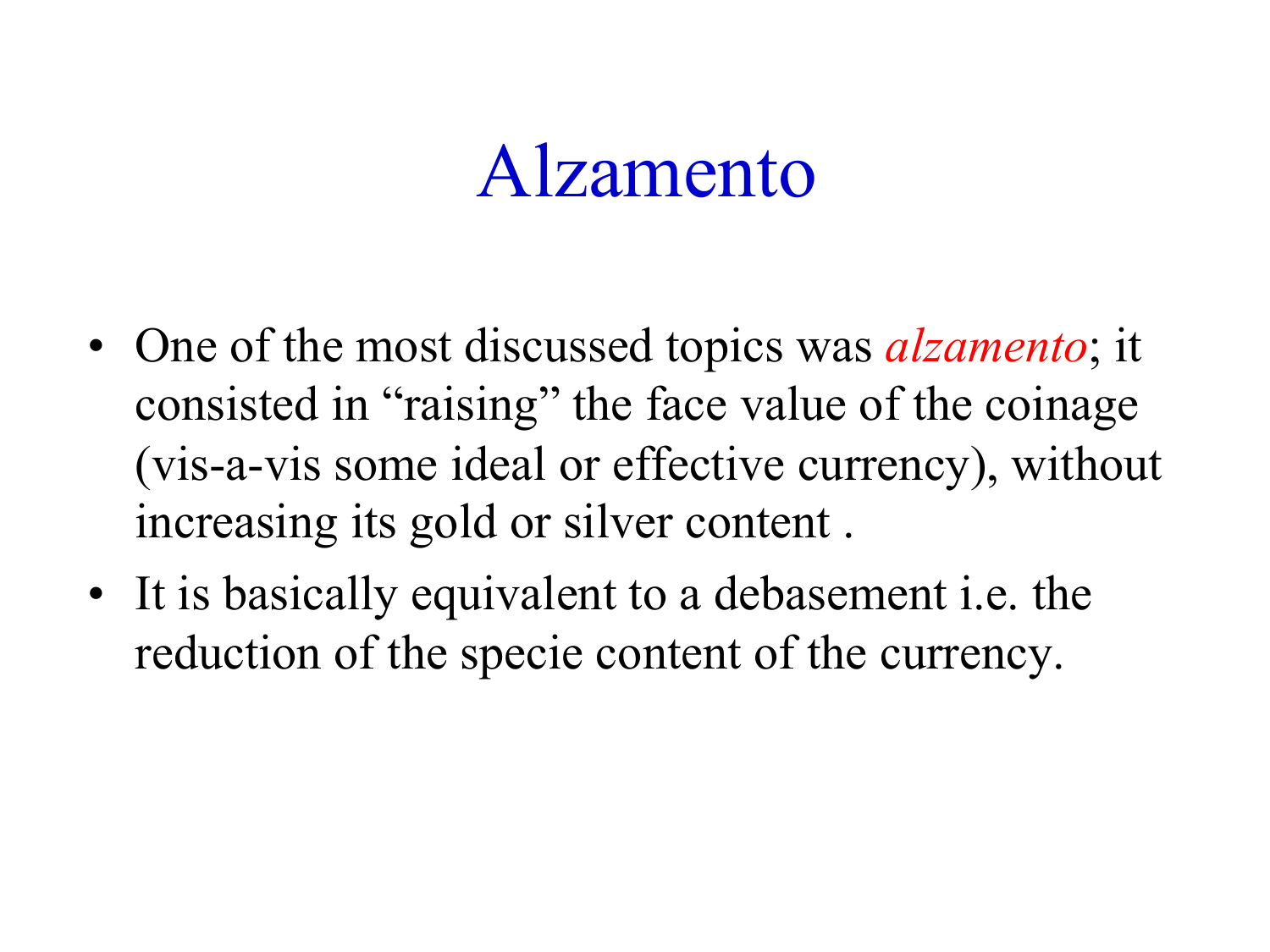## Italian scholars against

- The marquis Girolamo Belloni, from Rome, was against manipulations and recurring monetary devaluation…."*I have seen too many "alzamenti" to believe in this panacea*".
- He focused on the distributional effects of the resulting inflation: "*the greatest number of people… who live of wages, i.e. who sale their labor, are damaged by the alzamento: it is the profit of the shopkeepers and the ruin of the poor* '.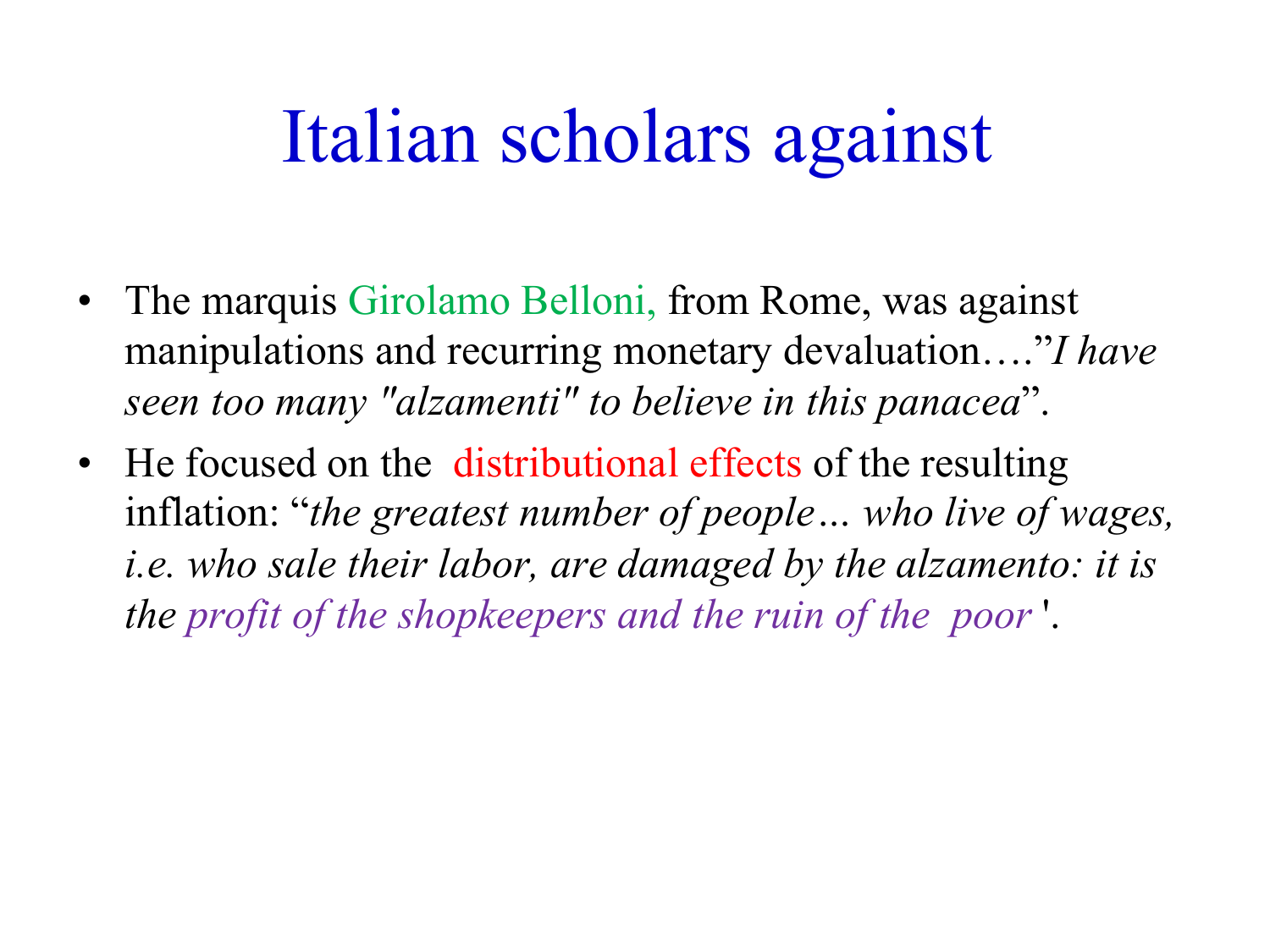# Italian scholars against

- A prominent author is Carlantonio Broggia (1698-1767), from Naples. He says that currency must remain unchanged in the intrinsic; it can change in its extrinsic, that is the price, according with the relative scarcity or plenty of metals.
- The rule to be followed was different for each case: the cure for rainy days was an extraordinary (progressive) taxation rather than dangerous monetary maneuvers. (He was confined to the small island of Pantelleria!).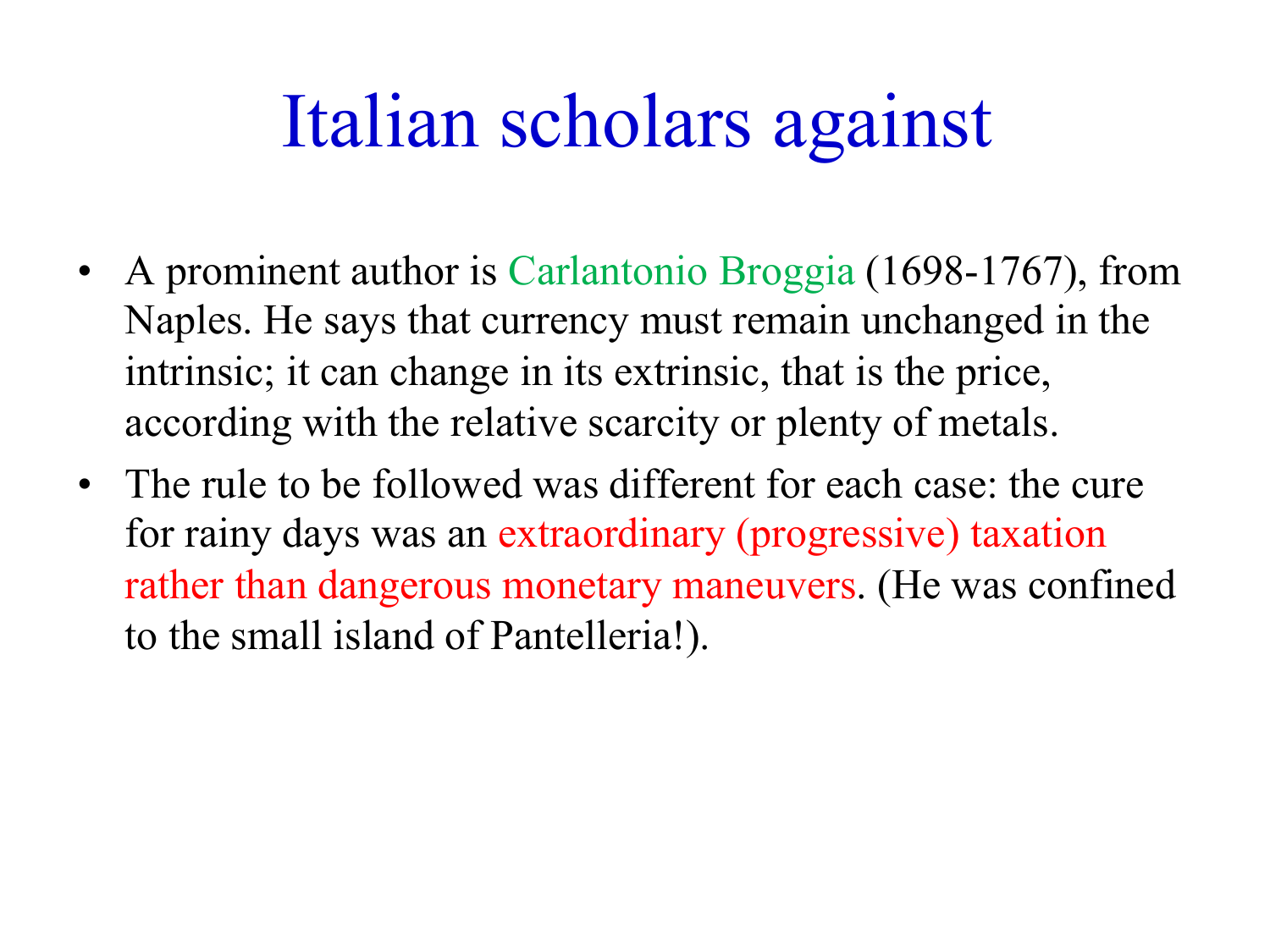# Italian scholars against

• Gianrinaldo Carli, Geminiano Montanari, and many other.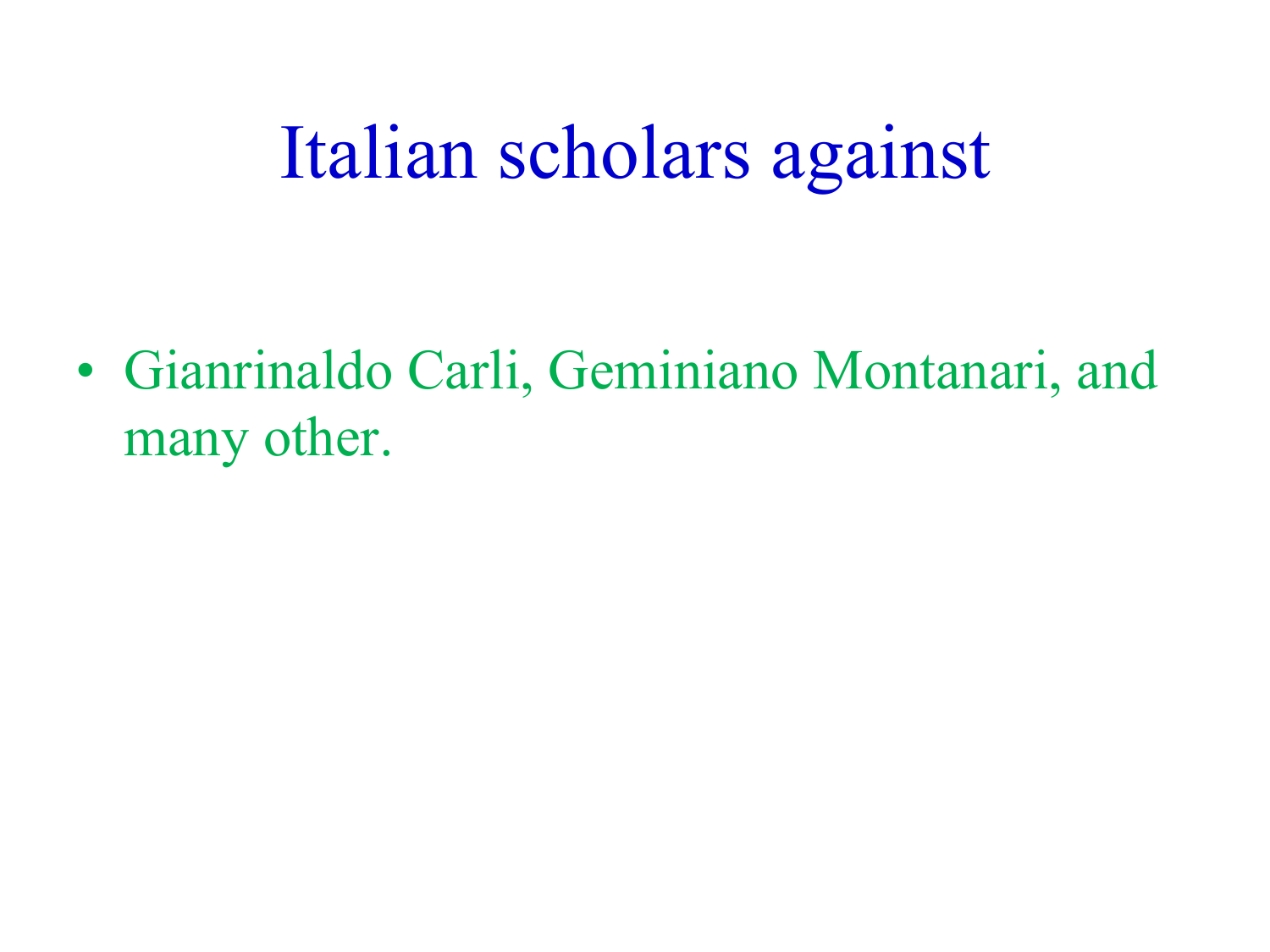- One voice stands out from the pack: that of Ferdinando Galiani (1728-1787). Brilliant economist, he is credited to have anticipated crucial economic concepts like that of marginal utility.
- He wrote his masterpiece, *Della Moneta*, when he was 21. It was published in 1751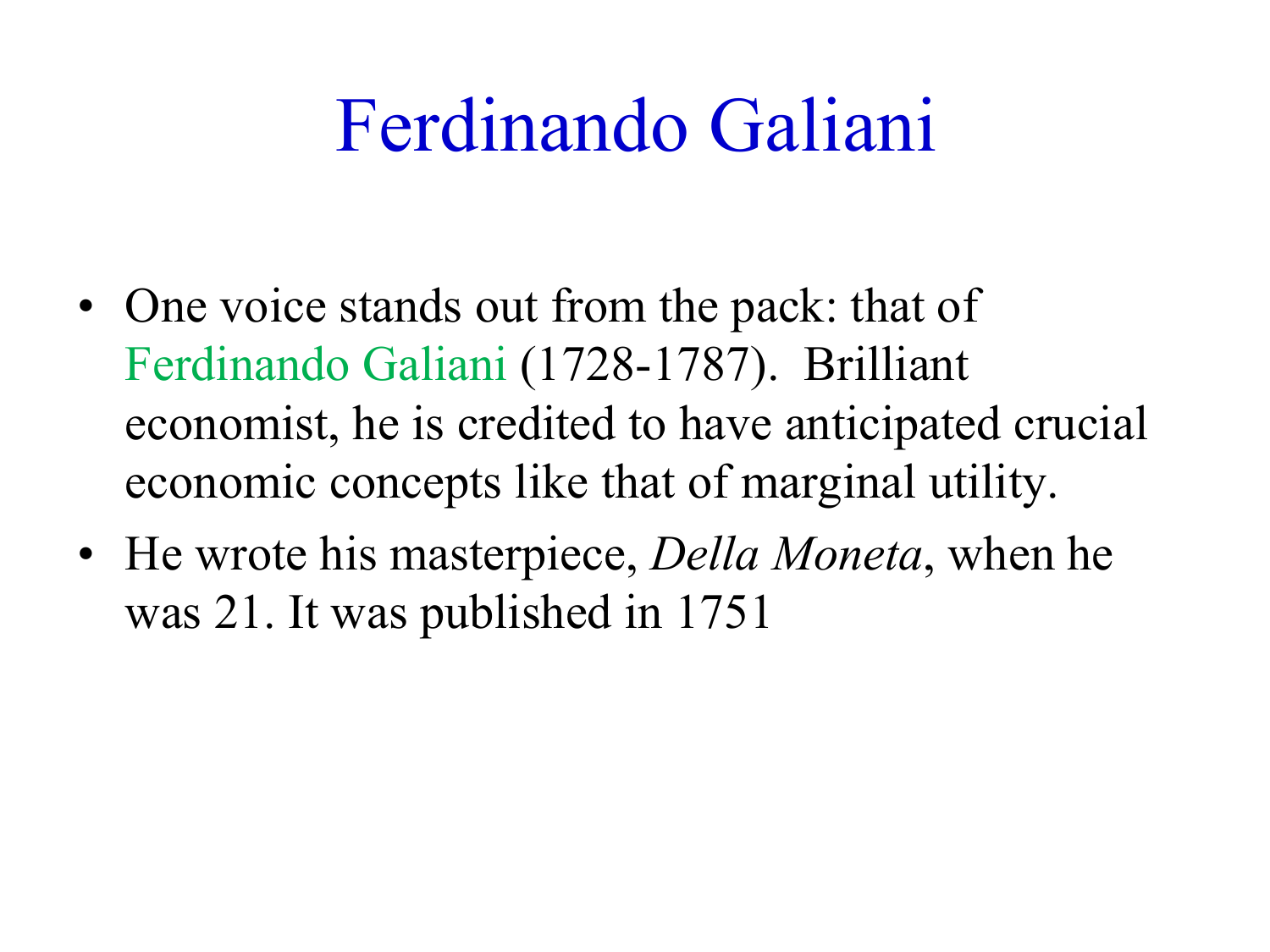- He claims that **alzamento** is, in some circumstances, useful.
- It must be used only in exceptional circumstances and by a government that has firm authority, an illuminated monarch, such as (guess who?) Carlo di Borbone, ruling in Naples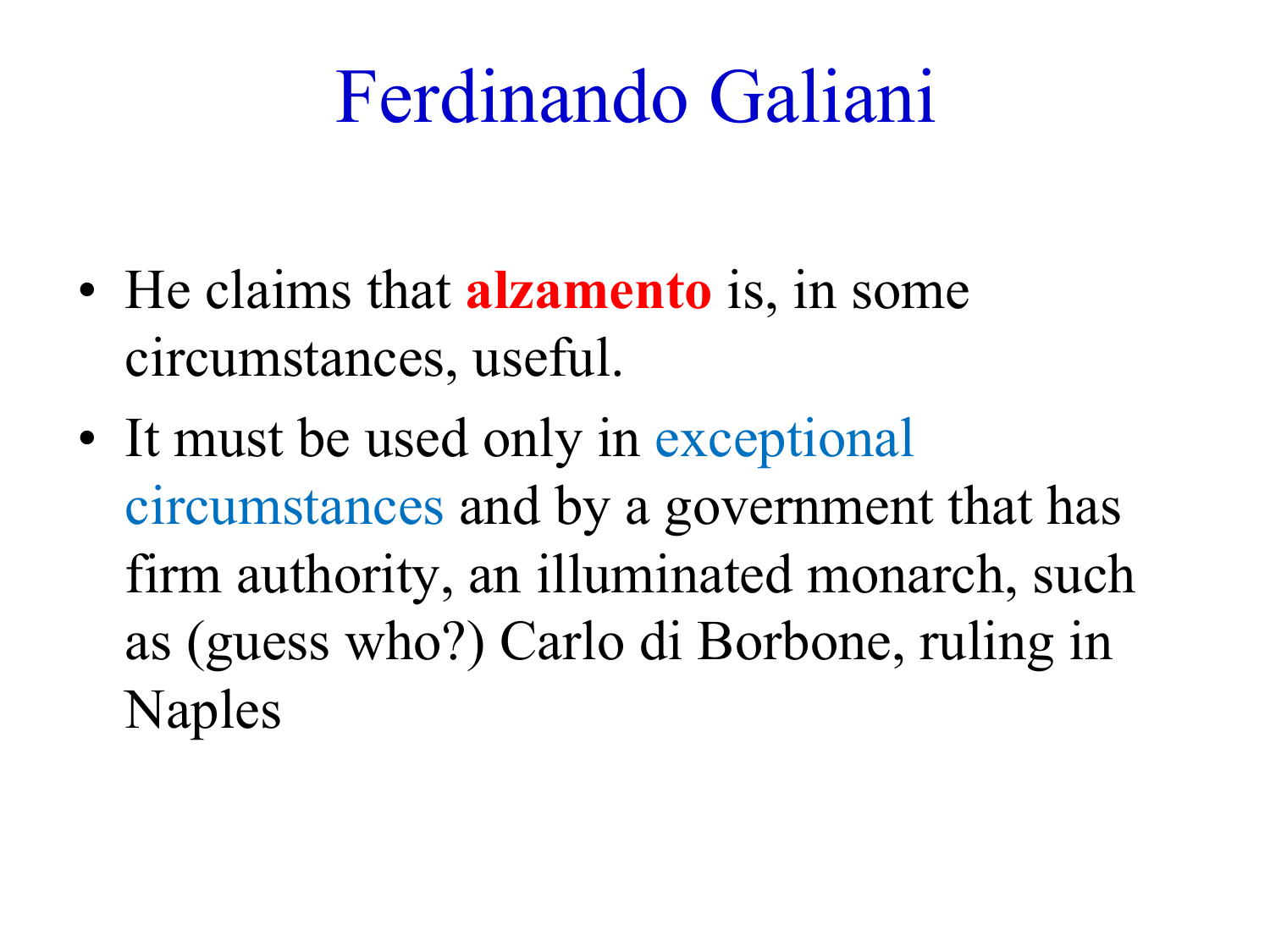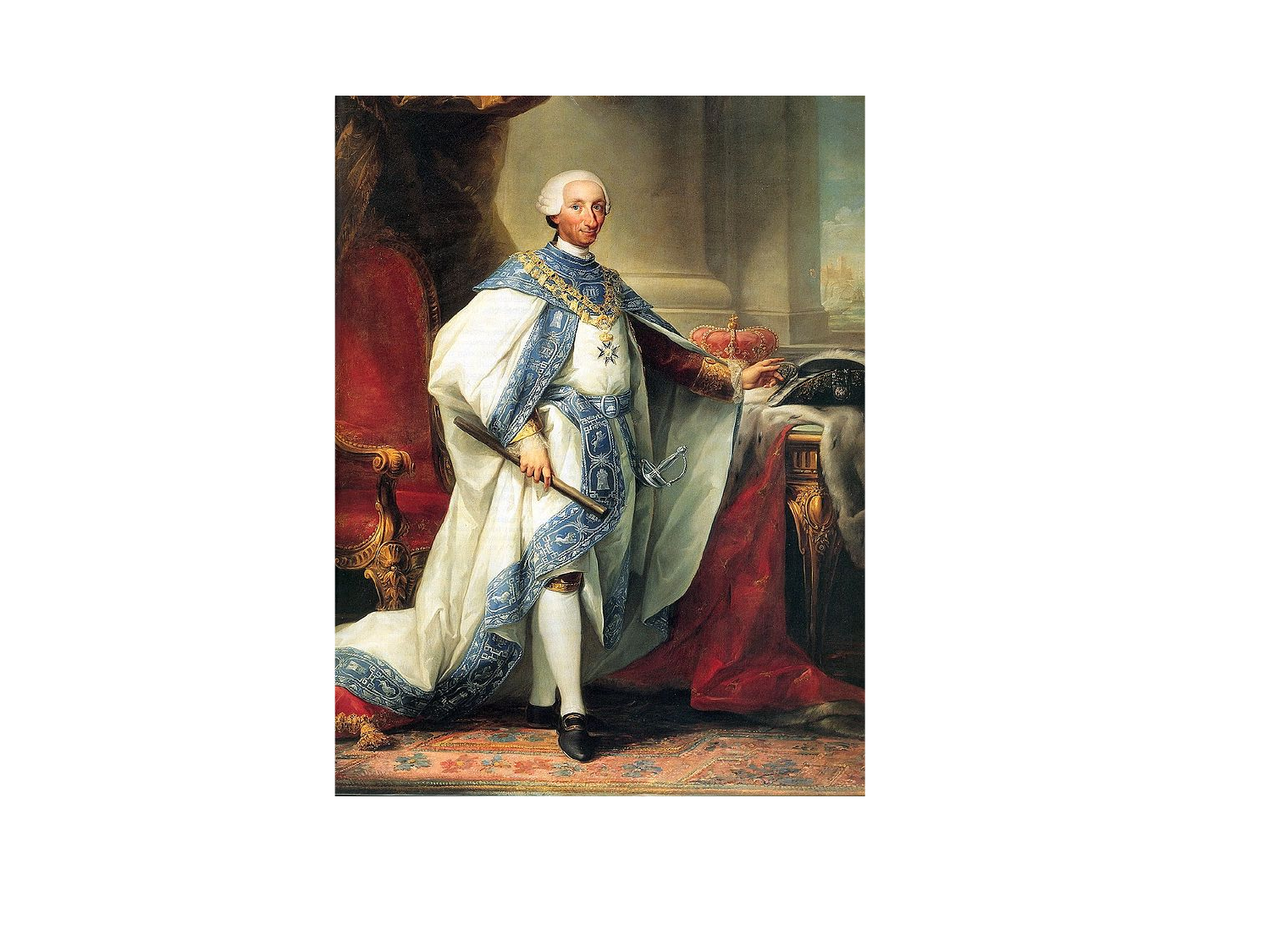- "*The raising of the currency generates a profit [for the prince] that depends on the slowness with which people change the connection of the ideas concerning the price of goods and money".*
- The effect of alzamento is temporary: «*after the alzamento the prices of goods do not change immediately to adapt to it, but slowly, this being the arrangement of the human mind. Any impact of the alzamento is in the lapse of time that runs between the change made by Prince and that of the people»*.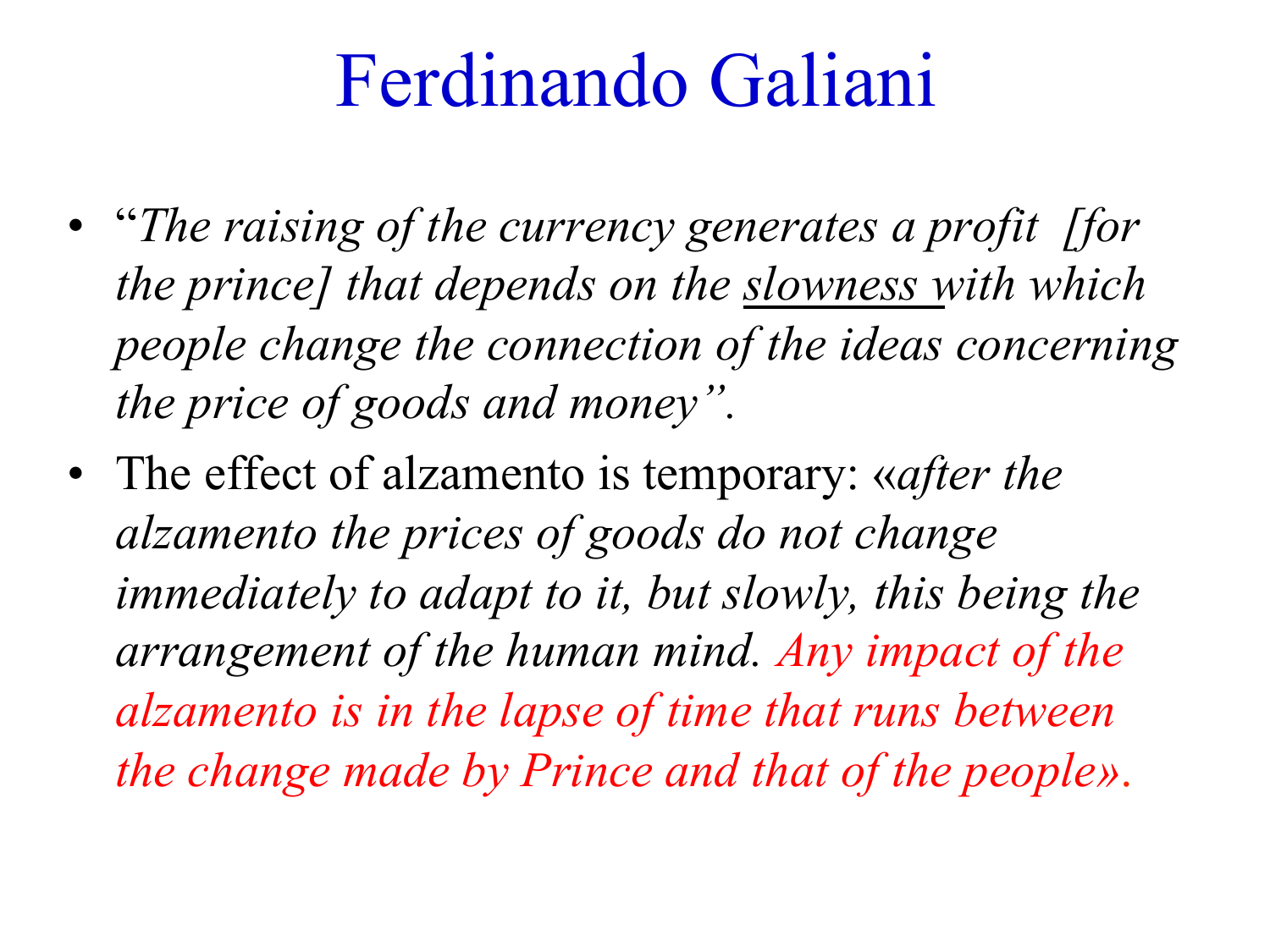- Minimizes the distributional consequences of the alzamento, and claims that:
	- The really poor people are not the wage earners: "*The true poor is the industrious farmer, the craftsman, the merchant. Of these must one have compassion; and they are the ones who earn from the alzamento"*.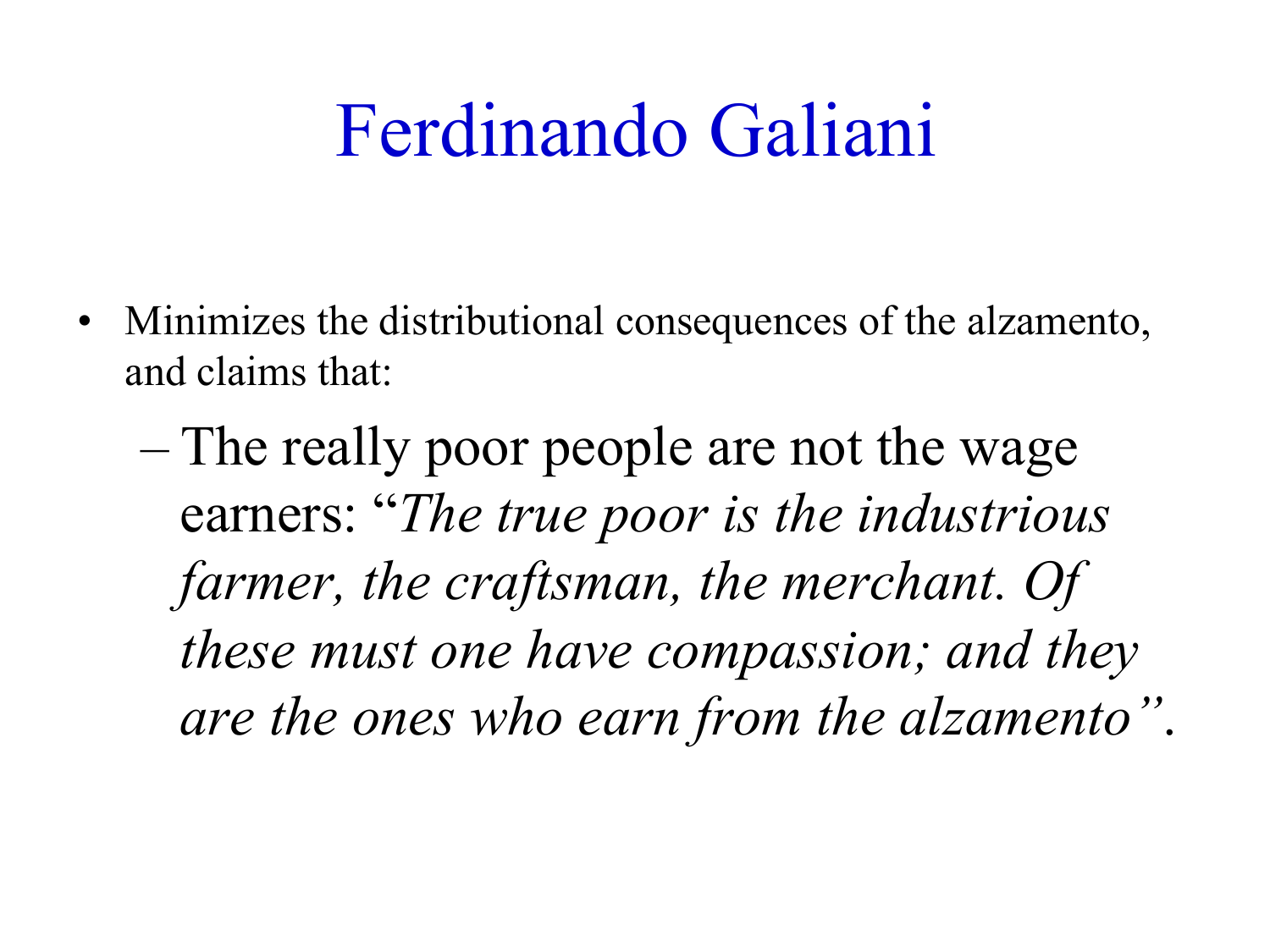• «*The alzamento is akin to bankruptcy, but its damage is spread above all, and is therefore less pungent and acute.»*